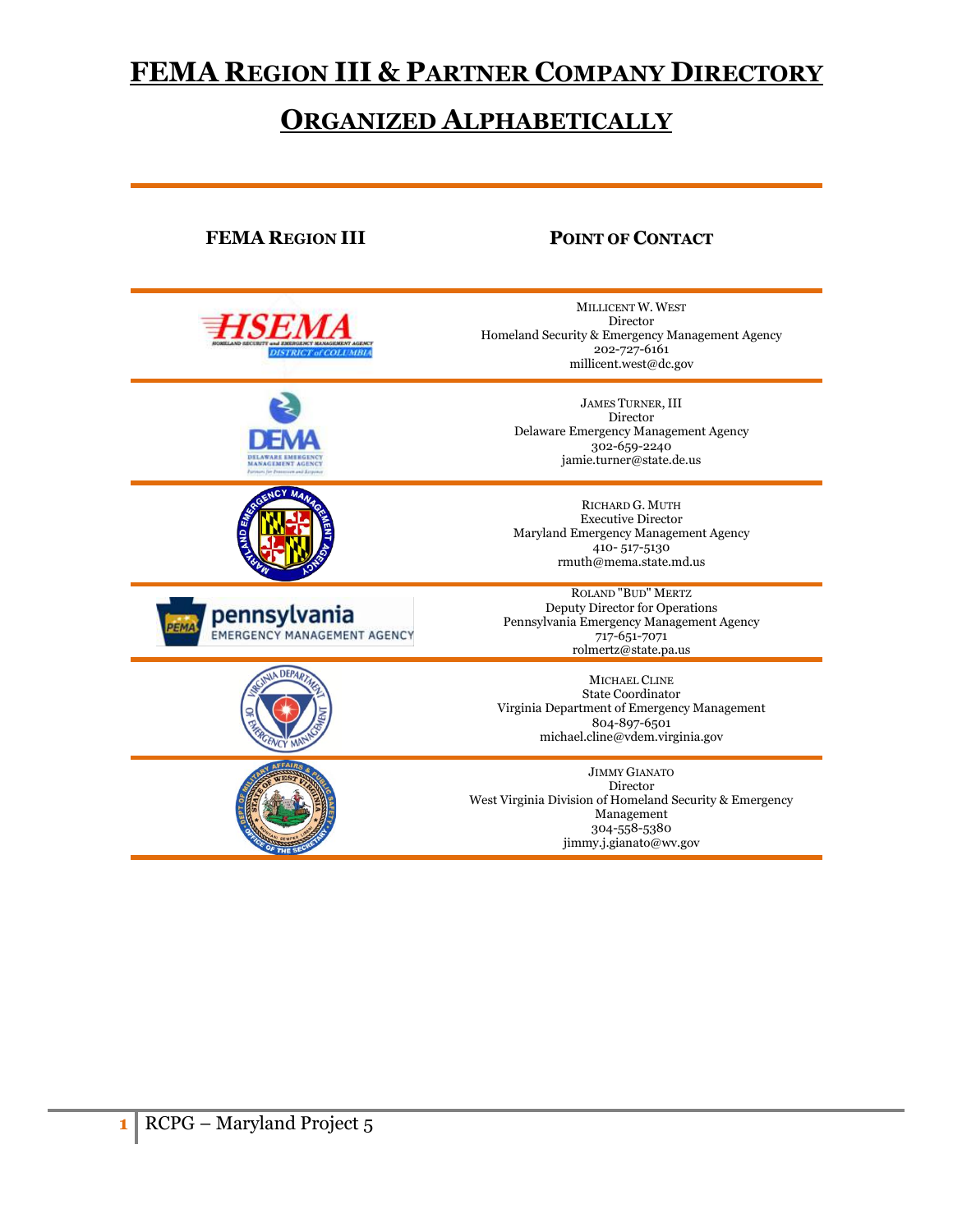# **PARTNER ORGANIZATION POINT OF CONTACT**

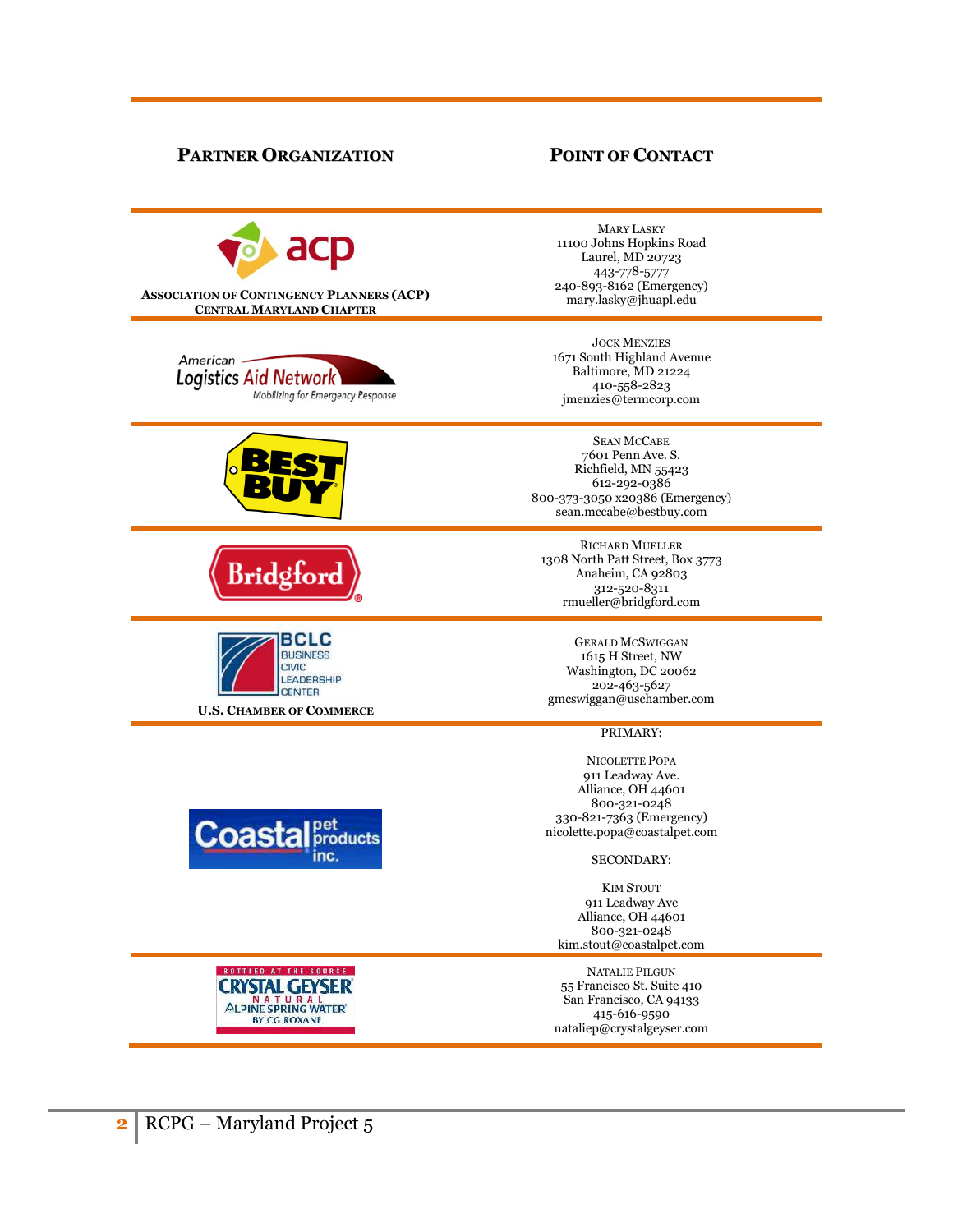

THOMAS HORAN 1560-1 NEWBURY ROAD, SUITE 102 NEWBURY PARK, CA 91320 805-499-8856 805-410-2782 (EMERGENCY) TOM@ECO-BLOK.COM

# PRIMARY:

MARK SCHAFER 12414 Old Bridge Road Ocean City, MD 21842 877-378-4183 443-397-7942 (Emergency) marks@er-emergency.com

# SECONDARY:

MARK ODACHOWSKI 12414 Old Bridge Road Ocean City, MD 21842 877-378-4183 443-944-1702 (Emergency) marko@er-emergency.com

JOSEPH FERKO P.O. Box 239 Pasadena, MD 21123 410-960-8912 jferko@emsinnovations.com

PRIMARY:

ROBERT STERNER 2000 Park Lane Pittsburgh, PA 15275 412-490-8745 412-498-5608 (Emergency) robert.sterner@thermofisher.com

SECONDARY:

MIKE BOTET 2000 Park Lane Pittsburgh, PA 15275 407-977-6855 407-687-9509 (Emergency) mike.botet@thermofisher.com

DEREK WHEELER 1901 S Andrews Ave. Fort Lauderdale, FL 33316 954-815-3687 954-522-6260 (Emergency) dwheeler@globalsatellite.us

CLIFF TRINKOFSKY 1501 Green Rd. Suite A Pompano Beach, FL 33064 954-725-1019 954-899-1134 (Emergency) cliff.trinkofsky@gmpcs-us.com

AARON REED 2737 Falls River Ave. Raleigh, NC 27614 410-746-0412 704-616-2249 (Emergency) aaron.reed@grainger.com



**ELECTRO-MECHANICAL RECERTIFIERS, INC.** 





**FISHER SAFETY**

satellite **...Reaching Beyond** 00000000000000



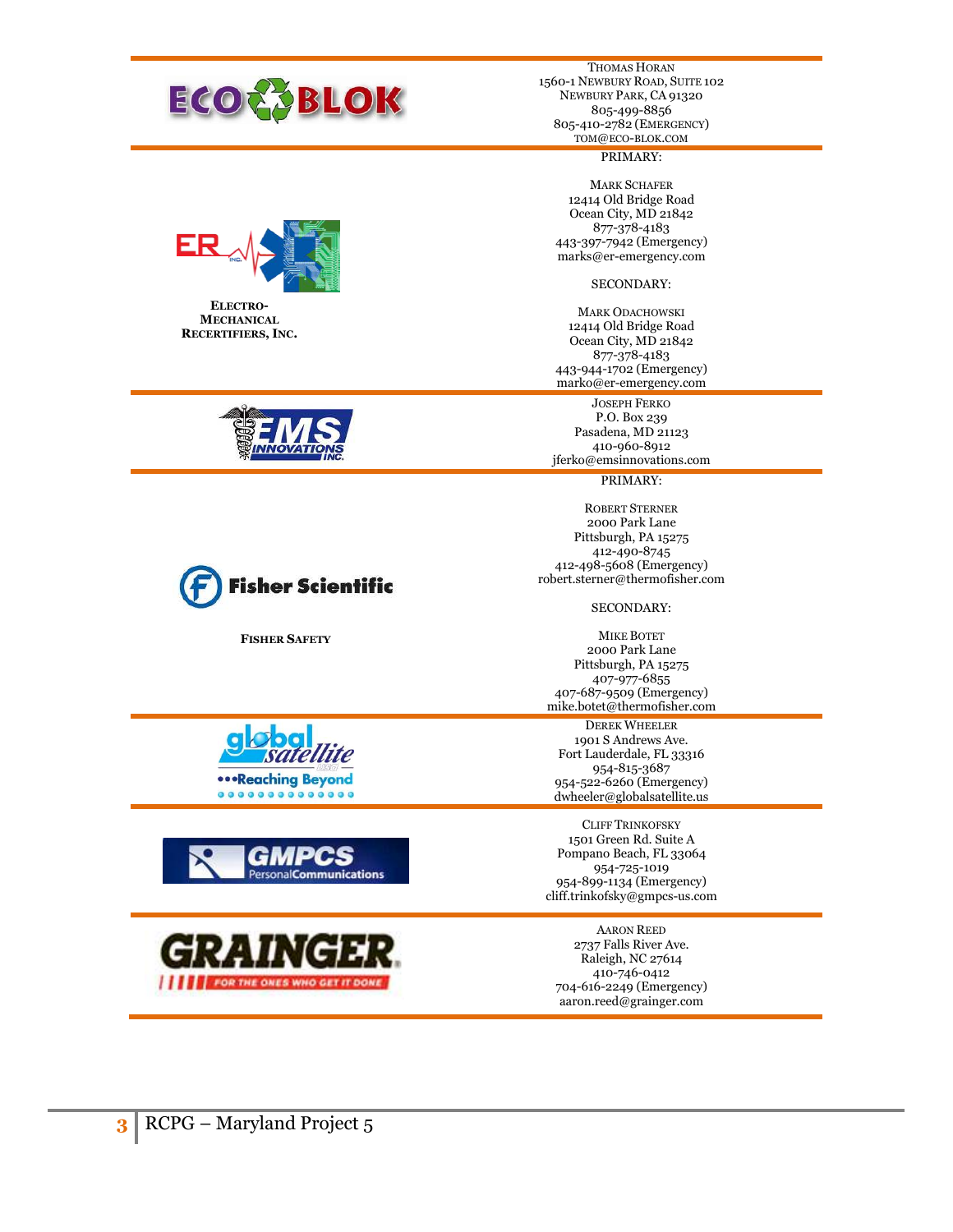

PRIMARY:

JENNIFER THOMPSON 701 Crestdale Road Mathews, NC 28105 704-844-3209 704-904-0229 (Emergency) jthompson@harristeeter.com

SECONDARY:

CATHERINE REUHL 701 Crestdale Road Mathews, NC 28105 704-844-3904 704-957-0744 (Emeregncy) creuhl@harristeeter.com

GARY WHEATMAN P.O. Box 148, 400 SW 8th Ave. Topeka, KS 66603 785-368-5404 785-969-5782 (Emergency) gary\_wheatman@hillspet.com

## PRIMARY:

MARK LAMBERT 1429 Avenue D, #166 Snohomish, WA 98290 800-458-8061 info@oks.com

# SECONDARY:

JASON STUVLAND 1429 Avenue D, #166 Snohomish, WA 98290 800-458-8061 jasons@oks.com

BOB WRIGHT 17131 Horizon Lane Port Charlotte, FL 33948 866-650-1728 ims4beds@comcast.net

PRIMARY:

RYAN KOBBE 2300 T Street NE Washington, DC 20001 202-388-6800 202-487-0490 (Emergency) rkobbe@internationallimo.com

SECONDARY:

JOHN SCHMIDT 2300 T Street NE Washington, D.C. 20001 202-388-6800 jschmidt@internationallimo.com

JOHN MIDDLEBROOKS 6500 Kane Way Elkridge, MD 21075 410-799-3200 301-440-5891 (Emergency) jmiddlebrooks@kanecompany.com









COMPAN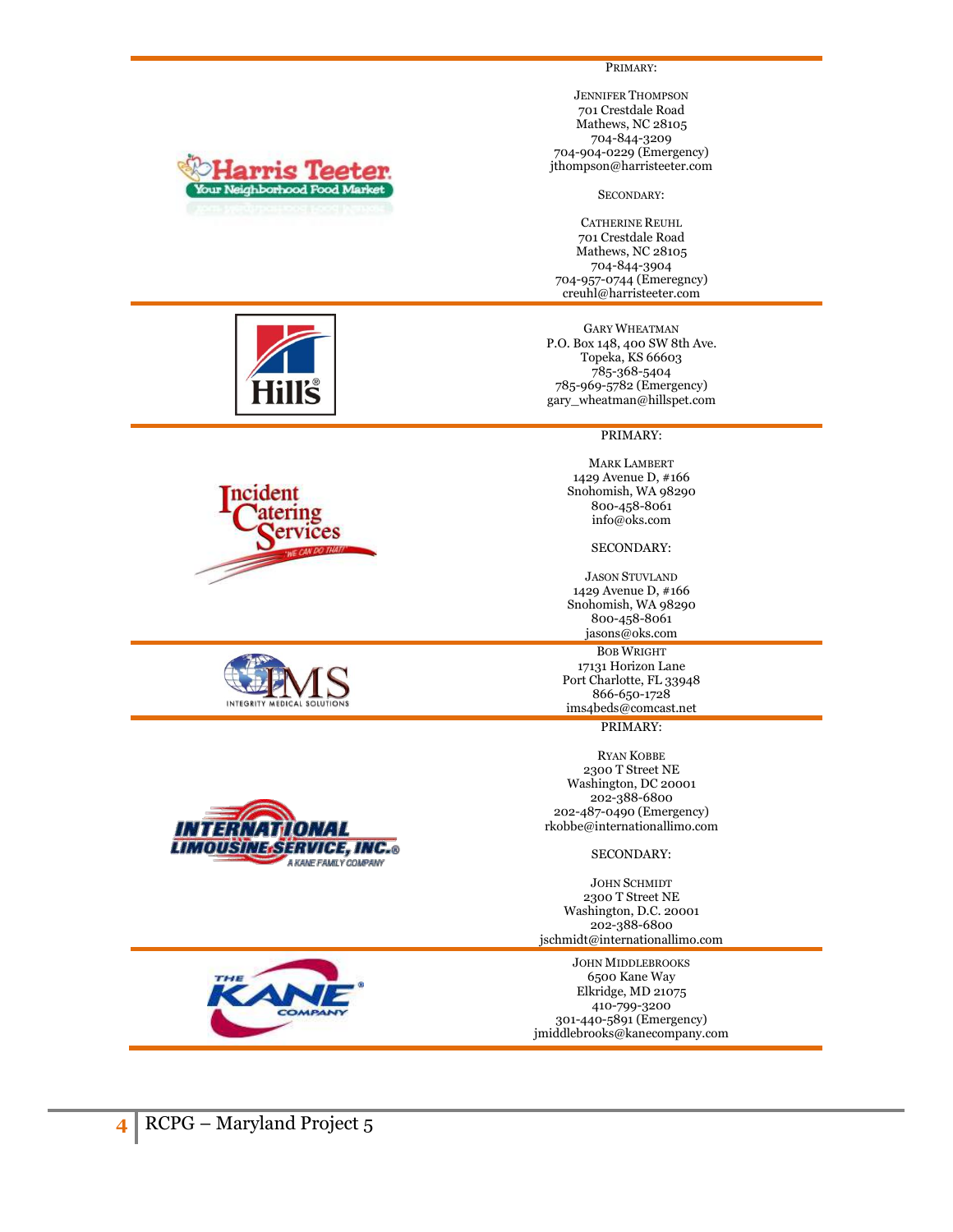

PRIMARY:

MICHAEL KNOBBY 1701 Oak Brook Dr. Norcross, GA 30093 770-449-0001 770-870-7920 (Emergency) mknobby@lipseylogistics.com

# SECONDARY:

ARON CHRISTMAN 1701 Oak Brook Dr. Norcross, GA 30093 70-570-9718 770-449-0001 (Emergency) aron.c@lipseyds.com

PRIMARY:

JD DENSMORE 1000 Lowe's Blvd. Mail Code: 5WLC Mooresville, NC 28117 704-758-3582 704-236-7872 (Emergency) jd.a.densmore@lowes.com commandcenter@lowes.com (Emergency)

# SECONDARY:

STEPHANIE RUSSELL 1000 Lowe's Blvd. Mooresville, NC 28117 704-758-2125 704-999-6080 (Emergency) stephanie.b.russell@lowes.com

ERIC TOLSON 10400 Fernwood Road Bethesda, MD 20817 301-380-1514 877-710-3200 (Emergency) eric.tolson@marriott.com

PRIMARY:

AL BANTHEM 9627 Philadelphia Rd, Suite 100 Baltimore, MD 21237 410-342-0197 443-617-1353 (Emergency) abanthem@gmail.com

SECONDARY:

MARS SECURITY COMM. CENTER 410-342-1010

KATHLEEN SNYDER 60 West Street, Suite 100 Annapolis, MD 21401 410-269-0642 x 130 ksnyder@mdchamber.org

MARY JO MCCULLOCH 1205 Stonewood Court Annapolis , MD 21409 410-974-4472 mhla@mdassn.com











**5** RCPG – Maryland Project 5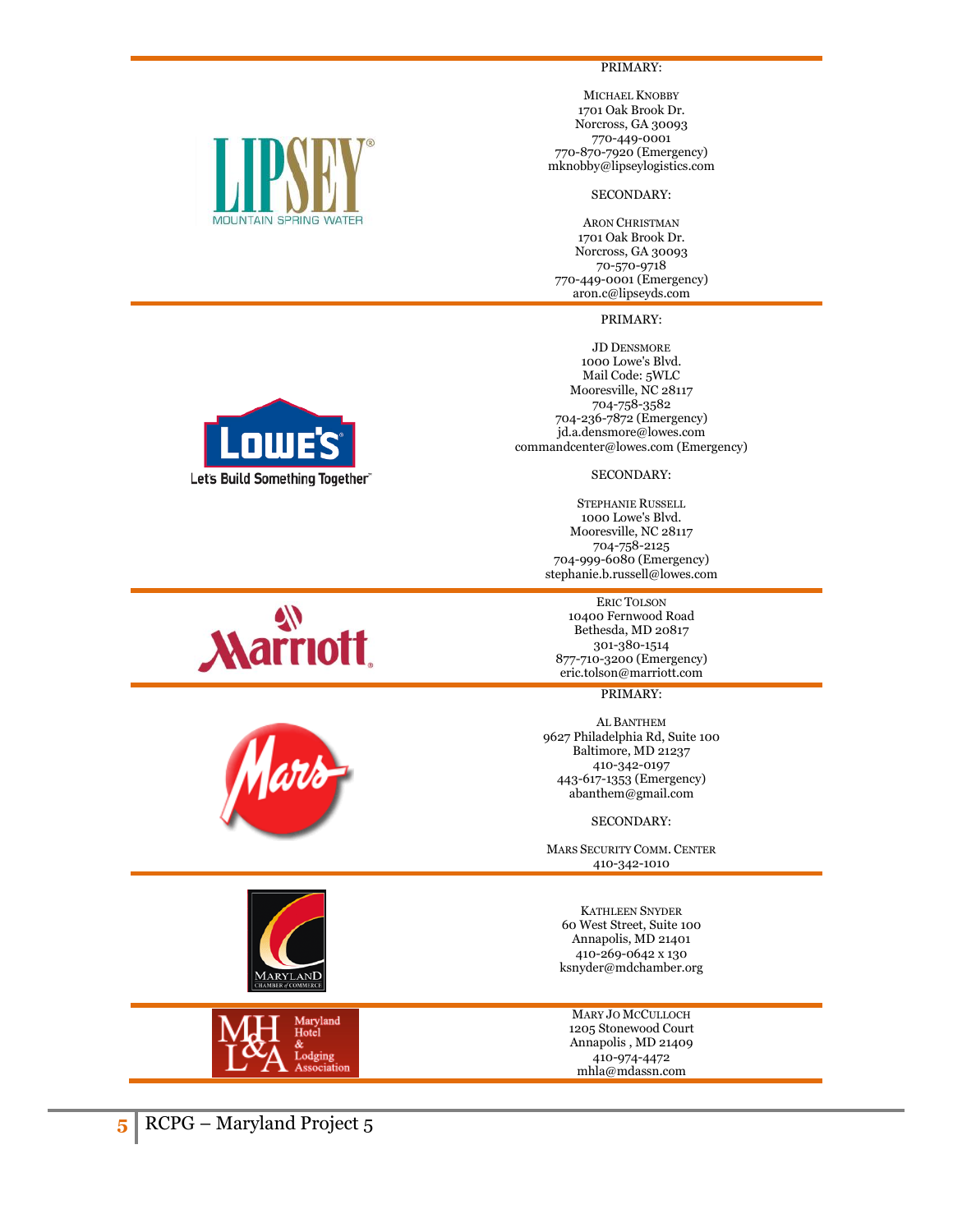

PATRICK DONOHO 171 Conduit St. Annapolis, MD 21401 410-269-1440 202-255-8992 (Emergency) pdonoho@mdra.org

# PRIMARY:

LAURIE MCCARTHY P.O. Box 16788 Jackson, MS 39236-6788 601-238-3322 601-665-5943 (Emergency) laurie@vipgrandevents.com

# SECONDARY:

RICHARD BROWN P.O. Box 16788 Jackson, MS 39236-6788 601-665-5943 601-238-3322 (Emergency) richard@morganchasemanagement.com

## PRIMARY:

MICHAEL RICHARDSON 4102 Highway 29 North Belton, SC 29627 864-617-9455 864-617-9455 (Emergency) 864-287-1392 (Emergency) mpr@mortuaryresponse.com

SECONDARY:

JEFF JACKSON 4102 Highway 29 North Belton, SC 29627 864-844-5549 jmj@mortuaryresponse.com

PRIMARY:

MARK LAMBERT 1429 Avenue D, #166 Snohomish, WA 98290 800-458-8061 info@oks.com

# SECONDARY:

JASON STUVLAND 1429 Avenue D, #166 Snohomish, WA 98290 800-458-8061 jasons@oks.com

# KEITH ZOOK

2 P&G Plaza, TN2-234 Cincinnati, OH 45202 513-983-9390 513-602-7689 (Emergency) zook.km@pg.com

ERIC HARNISCHFEGER

700 Anderson Hill Road

Purchase, NY 10577 914-253-3904 914-844-8273 (Emergency)

eric.harnischfeger@pepsico.com



**Mortuary Response Solutions** 



**Mobile Solutions for Critical Situations** 

**P&G** 

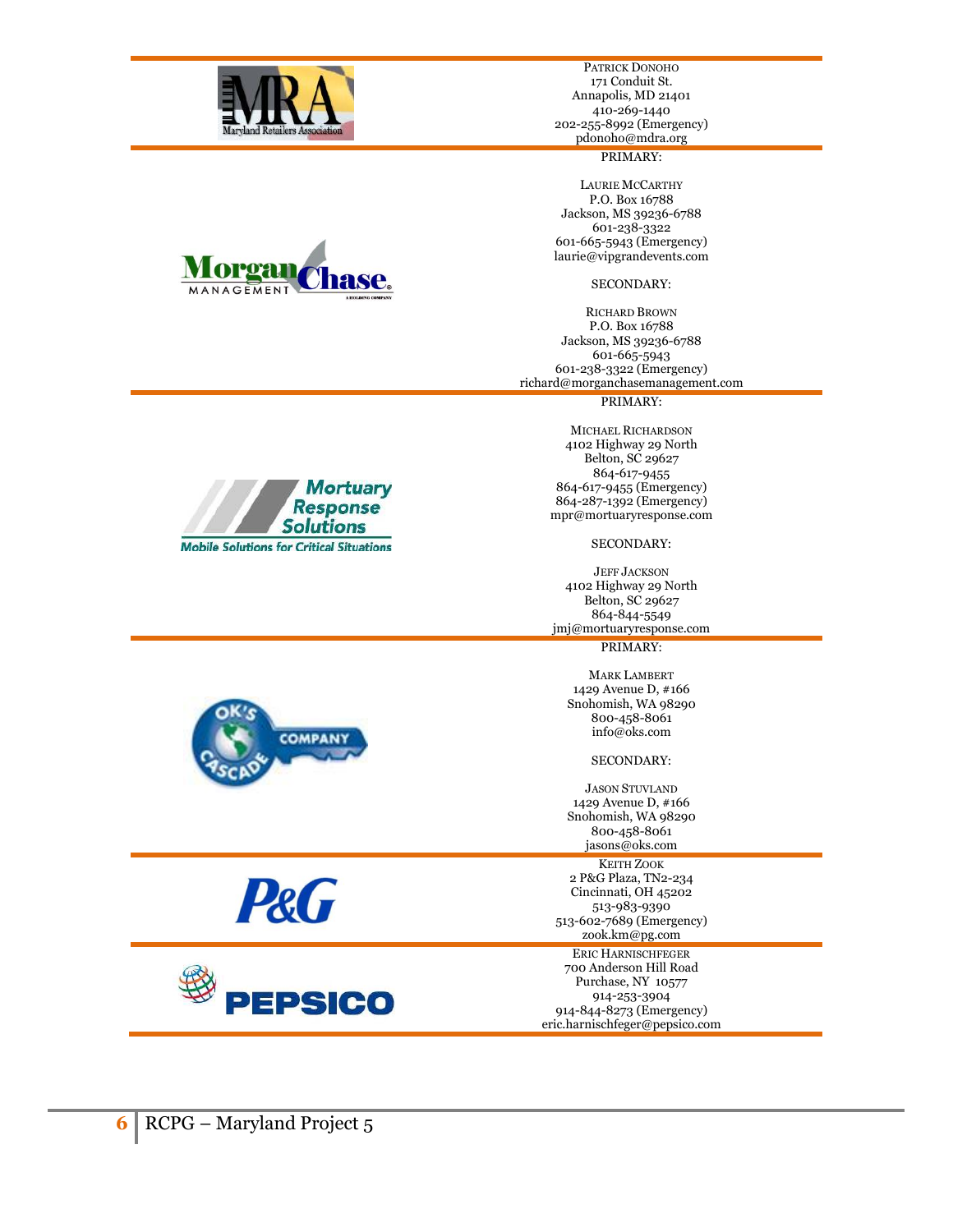

WANDA MERLING 19601 N. 27th Ave. Phoenix, AZ 85027 623-587-2840 623-670-3102 (Emergency) wmerling@petsmartcharities.org

# PRIMARY:

KASI MINER 51 Front St. #207 Cumberland, RI 02864 774-203-6122 770-333-1886 (Emergency) kminer@proteusondemand.com

# SECONDARY:

JOHN KELLER 6727 Oak Ridge Commerce Way SW Austell, GA 30168 770-333-1886 404-510-5015 (Emergency) jkeller@proteusondemand.com

## MICHELLE JOHNSON

1700 45th Street East Sumner, WA 98352 253-891-2518 800-258-4567 x14 (Emergency) mljohns@rei.com

MATTHEW ODACHOWSKI 201 Belt Street Snow Hill , MD 21863 410-677-3473 443-783-1373 (Emergency) matt@royalplus.com marian@royalplus.com (Emergency)

## PRIMARY:

DAVID SAUERS Corporate Headquarters PO Box 13605 Savannah, GA 31416 912-655-1996 800-969-7434 (Emergency) david@royalrestrooms.com info@royalrestrooms.com (Emergency)

# SECONDARY:

ROBERT GLISSON PO Box 13605 Savannah, GA 31416 912-234-6800 912-663-1836 (Emergency) robert@royalrestrooms.com info@royalrestrooms.com (Emergency)





ROYAL PLUS INC **"There When You Need Us"**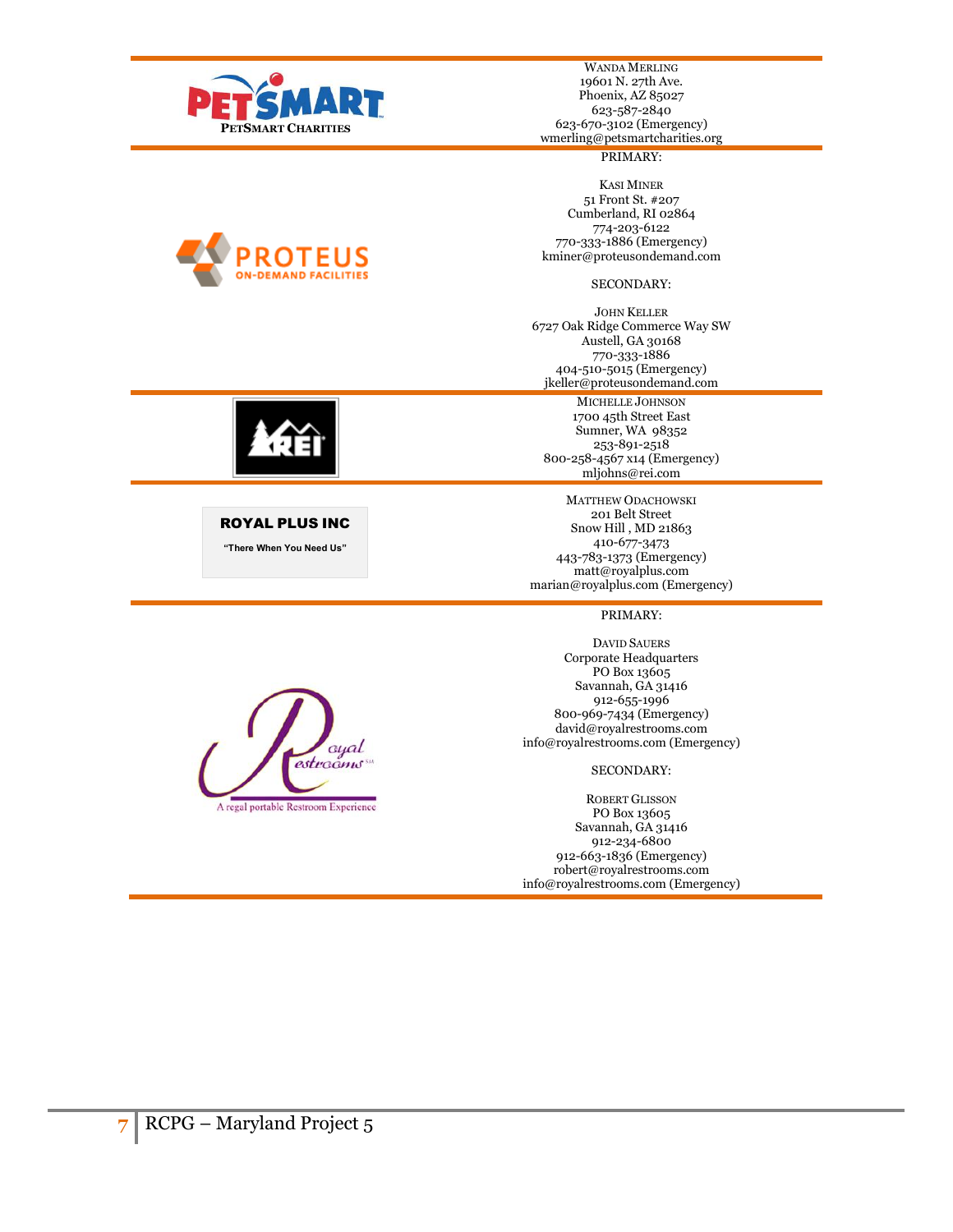PRIMARY:

CELIA BRYFOGLE 12524 Sunrise Valley Dr. Reston, VA 20196 202-359-0388 202-359-0388 (Emergency) celia.bryfogle@sprint.com

# SECONDARY:

JASON CARLO 23020 Eaglewood Ct. Sterling, VA 20166 703-928-4230 703-928-4230 (Emergency) jason.carlo@sprint.com

ADDITIONAL:

24X7 AGENCY SUPPORT HOTLINE 888-639-0020 GETS 254-295-2220

> KEN FOSTER P.O. Box 2557 Paradise, CA 95967 888-877-0672 ken@stormtec.net

# PRIMARY:

TOM ROSSI 8000 Dorsey Run Road Jessup, MD 20794 410-799-2443 717-421-4166 (Emergency) rossi.tom@balt.sysco.com

SECONDARY:

DENNY CLARK 8000 Dorsey Run Road Jessup, MD 20794 443-755-1020 410-713-5759 (Emergency) clark.denny@balt.sysco.com

NICOLE MCKOIN 1000 Nicollet Mall, TPS-2080 Minneapolis , MN 55403 612-696-2595 612-807-4532 (Emergency) nicole.mckoin@target.com

JOCK MENZIES 1671 South Highland Avenue Baltimore, MD 21224 410-558-2823 jmenzies@termcorp.com

PAUL MASON 105 Corporate Center Blvd. Greensboro, NC 27408 336-424-6000 paul\_mason@vfc.com



**Since 1893** 

**VF CORPORATION**

We Fit Your Life."

**TARGET.** 

THE TERMINAL CORPORATION